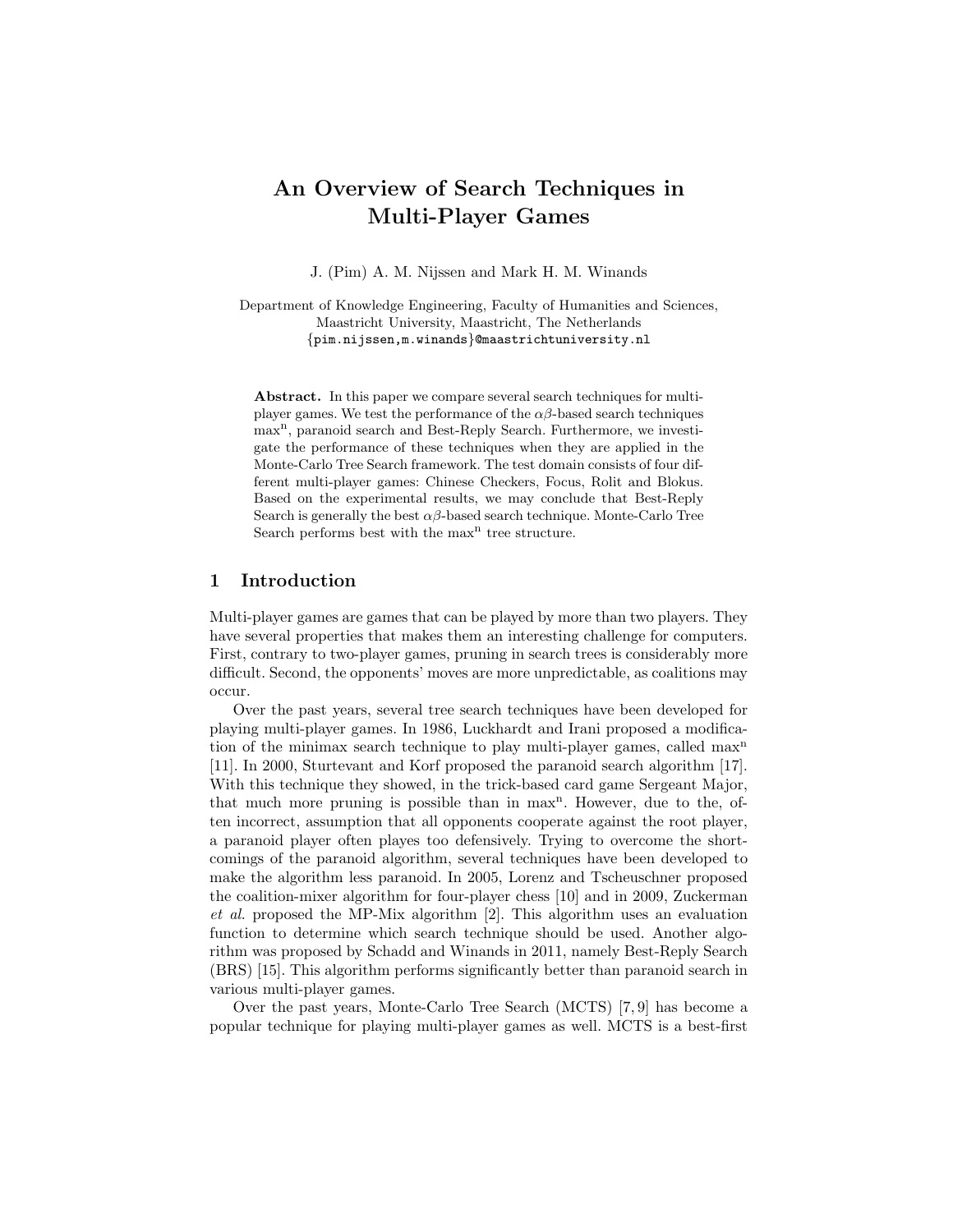search technique that, instead of an evaluation function, uses simulations to guide the search. This algorithm is able to compute mixed equilibria in multi-player games [16], contrary to max<sup>n</sup>, paranoid and BRS. MCTS is used in a variety of multi-player games, such as Focus [12, 13], Chinese Checkers [16, 12, 13], Hearts [16], Spades [16], and multi-player Go [5].

In this paper we compare several search techniques that have been developed over the years. We test the performance of max<sup>n</sup>, paranoid and BRS in four different multi-player games. Furthermore, we investigate how the tree structure of these techinques can be applied in the MCTS framework. The paper is structured as follows. In Section 2 we give an overview of the search techniques used in this paper. Next, in Section 3 we explain the rules and applied domain knowledge of the four games. In Section 4 we describe the experiments and the results. Finally, in Section 5 we provide the conclusions.

# 2 Search Techniques

In this section we discuss the search techniques used in this paper. In Subsection 2.1 we explain the three  $\alpha\beta$ -based search techniques: max<sup>n</sup>, paranoid and BRS. In Subsection 2.2 we briefly discuss MCTS and explain how the tree structures of the  $\alpha\beta$ -based techniques can be applied in MCTS.

#### 2.1  $\alpha\beta$ -based search techniques

The traditional algorithm for playing multi-player games is  $max<sup>n</sup>$  [11]. This technique is an extension of  $\alpha\beta$ -search to multi-player games. In the leaf nodes of the search tree, each player is awarded a payoff. Each player chooses the child with the highest payoff. A disadvantage of  $max<sup>n</sup>$  is that only a limited amount of pruning is possible. Shallow pruning [17] is the easiest and safest way to achieve some pruning.

Paranoid search [17] uses the assumption that all opponents have formed a coalition against the root player. Using this assumption, the game can be reduced to a two-player game where the root player is represented in the tree by MAX nodes and the opponents by MIN nodes. The advantage of this assumption is that more pruning is possible in the search tree, allowing deeper searches in the same amount of time. The disadvantage is that, because of the often incorrect paranoid assumption, the player becomes too defensive.

In 2011, Schadd and Winands proposed a new algorithm for playing multiplayer games, namely Best Reply Search (BRS) [15]. This technique is similar to paranoid search, but instead of allowing all opponents to make a move, only one opponent is allowed to do so. The advantage of this technique is that more MAX nodes are investigated. The disadvantage is that, if passing is not allowed, illegal or unreachable positions are investigated.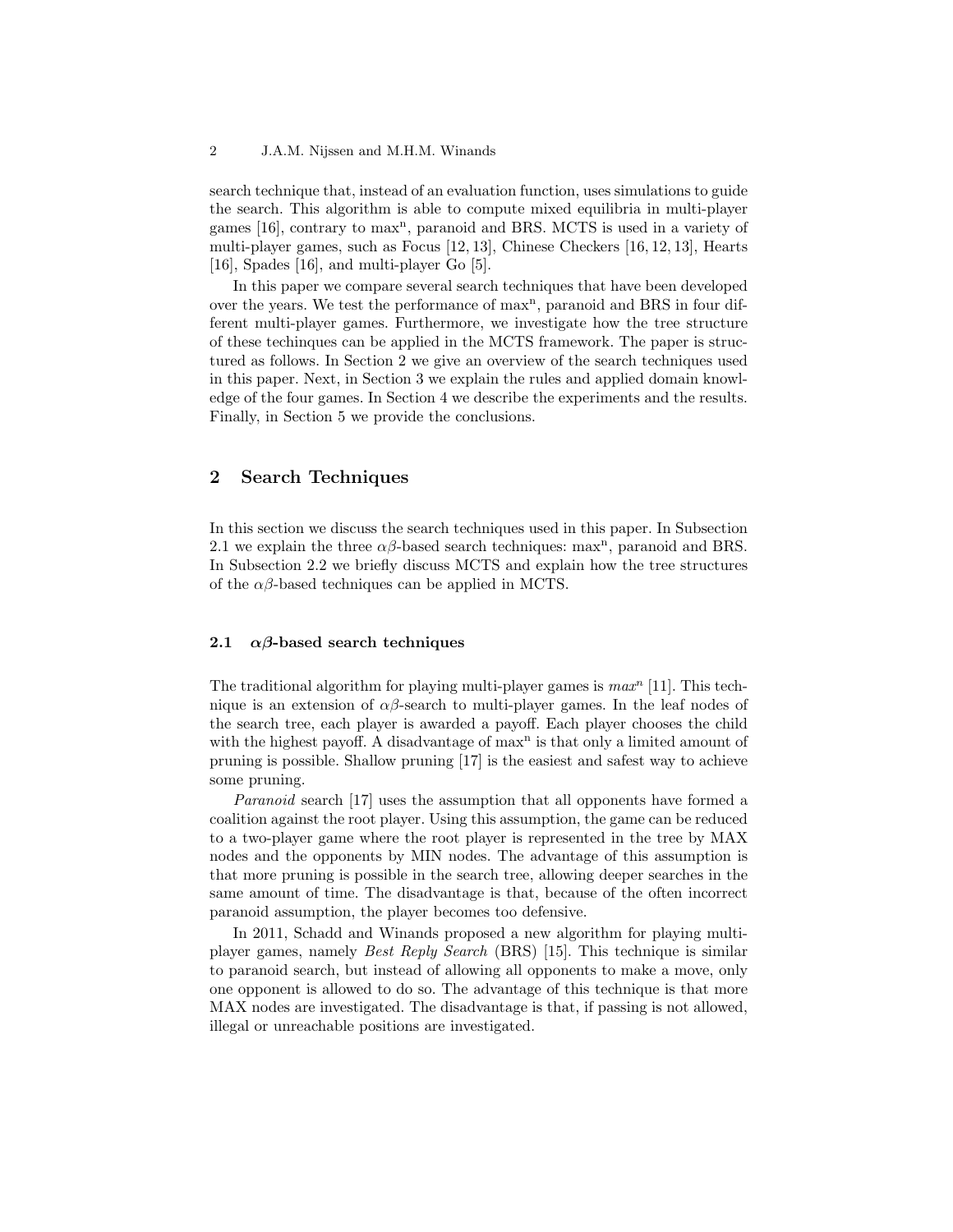

Fig. 1. Monte-Carlo Tree Search scheme (Slightly adapted from [6]).

## 2.2 Monte-Carlo Tree Search

Monte-Carlo Tree Search (MCTS) [7, 9] is a search technique that gradually builds up a search tree, guided by Monte-Carlo simulations. In contrast to classic search techniques such as  $\alpha\beta$ -search [8], it does not require a heuristic evaluation function.

The MCTS algorithm consists of four phases [6]: selection, expansion, playout and backpropagation (see Fig. 1). By repeating these four phases iteratively, the search tree is constructed gradually. The tree is traversed using the Upper Confidence bounds applied to Trees (UCT) [9] selection strategy. In our program, we have enhanced UCT with Progressive History  $[12]$ . The child i with the highest score  $v_i$  in Formula 1 is selected.

$$
v_i = \bar{s_i} + C\sqrt{\frac{\ln(n_p)}{n_i}} + W \frac{\bar{s_a}}{n_i(1 - \bar{s_i}) + 1}
$$
 (1)

In this formula,  $\bar{s_i}$  denotes the win rate of child i, where  $\bar{s_i} \in [0,1]$ . The variables  $n_i$  and  $n_p$  denote the total number of times that child i and parent p have been visited, respectively. C is a constant, which determines the exploration factor of UCT. In the Progressive History part,  $\bar{s}_a$  represents the win rate of move a. W is a constant that determines the influence of Progressive History.

The basic MCTS algorithm uses a tree structure which is analogous to the max<sup>n</sup> search tree. It is possible to apply the paranoid and BRS tree structures to MCTS as well. The idea of using a paranoid tree structure in MCTS was presented by Cazenave [5], however he did not implement or test it. When using paranoid search or BRS in MCTS, the opponents use a different UCT formula. Instead of considering their own win rate, they try to minimize the win rate of the root player. In the MIN nodes of the tree, the following modified version of Formula 1 is used.

$$
v_i = (1 - \bar{s_i}) + C\sqrt{\frac{\ln(n_p)}{n_i}} + W\frac{(1 - \bar{s_a})}{n_i \bar{s_i} + 1}
$$
 (2)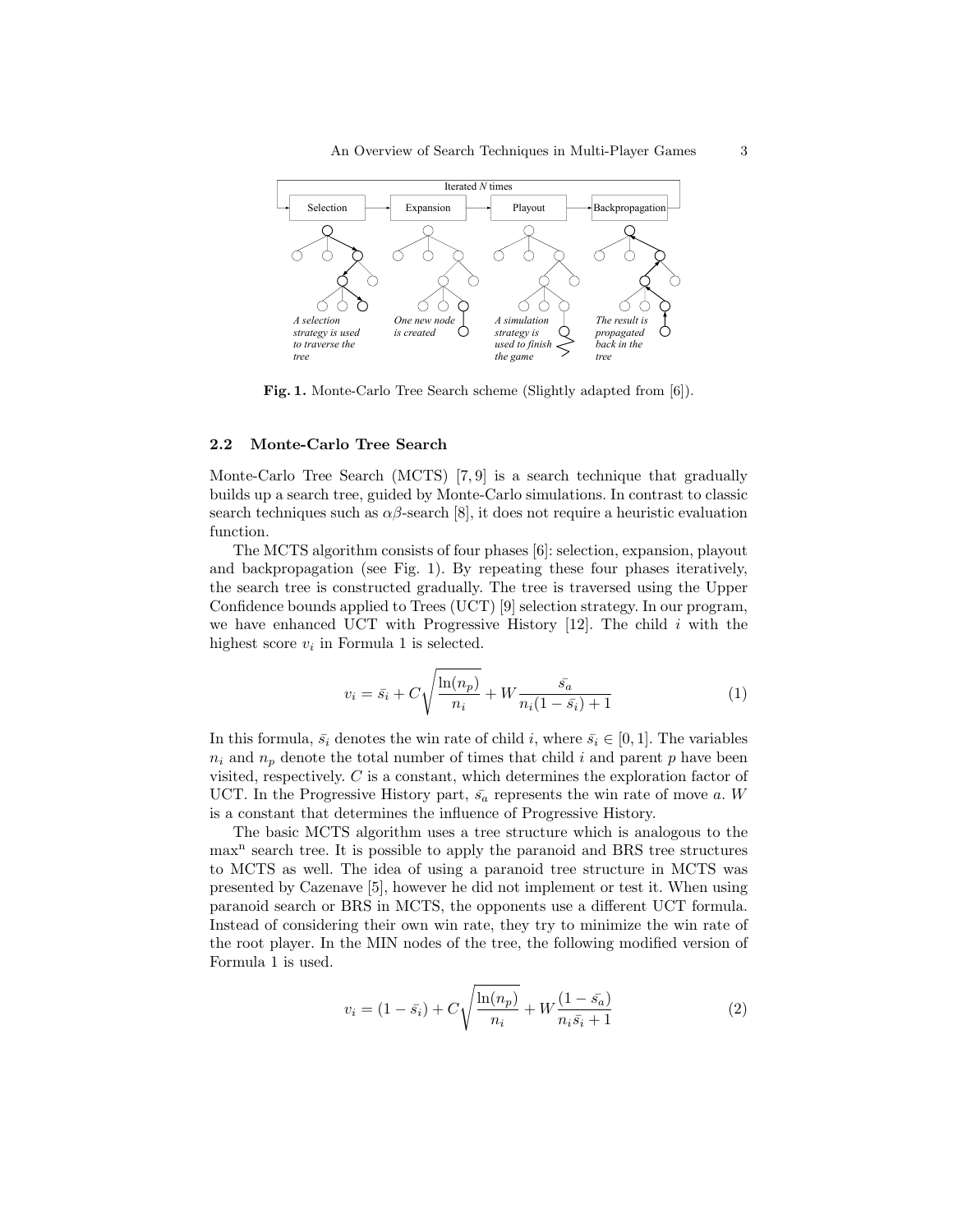4 J.A.M. Nijssen and M.H.M. Winands



Fig. 2. A Chinese Checkers board.

# 3 Test Domains

The performance of the search techniques is tested in four different games: Chinese Checkers, Focus, Rolit and Blokus. In this section we briefly discuss the rules and the properties of these games in Subsections  $3.2 - 3.4$ . In Subsection 3.5 we explain the move and board evaluators for the games.

# 3.1 Chinese Checkers

Chinese Checkers is a board game that can be played by 2 to 6 players. This game was invented in 1893 and has since then been released by various publishers under different names. Chinese Checkers is played on a star-shaped board. The most commonly used board contains 121 fields, where each player starts with 10 checkers. We decided to play on a slightly smaller board [16] (see Fig. 2). In this version, each player plays with 6 checkers. The advantage of a smaller board is that games take a shorter amount of time to complete, which means that more Monte-Carlo simulations can be performed and more experiments can be run. Also, it allows the use of a stronger evaluation function.

The goal of each player is to move all his pieces to his home base at the other side of the board. Pieces may move to one of the adjacent fields or they may jump over another piece to an empty field. It is also allowed to make multiple jumps with one piece in one turn, making it possible to create a setup that allows pieces to jump over a large distance. The first player who manages to fill his home base wins the game.

### 3.2 Focus

Focus is an abstract multi-player strategy board game, which was invented in 1963 by Sid Sackson [14]. This game has also been released under the name Domination. Focus is played on an  $8 \times 8$  board where in each corner three fields are removed. It can be played by 2, 3 or 4 players. Each player starts with a number of pieces on the board. In Fig. 3, the initial board positions for the two-, three- and four-player variants are given.

In Focus, pieces can be stacked on top of each other. A stack may contain up to 5 pieces. Each turn a player may move a stack orthogonally as many fields as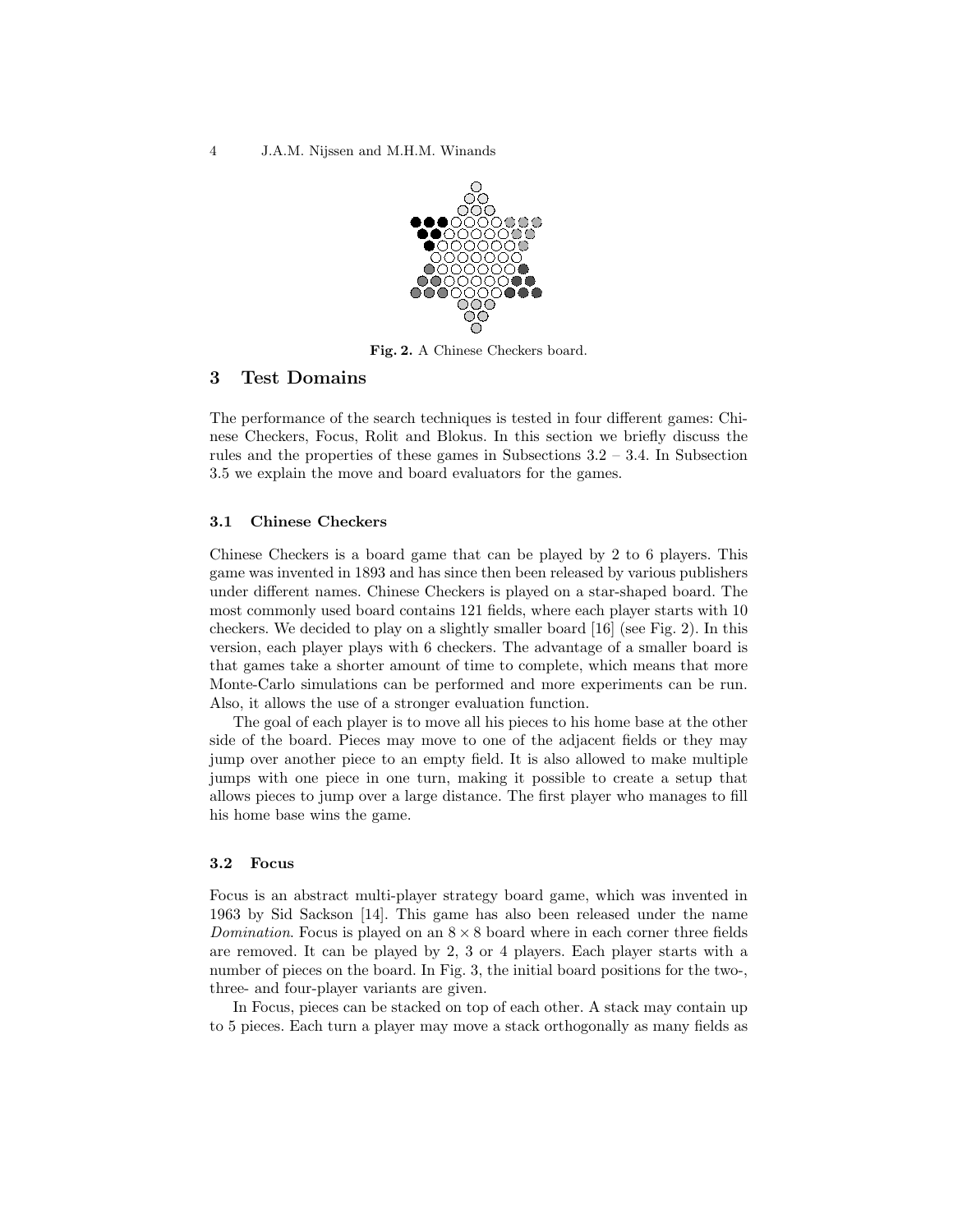

Fig. 3. Set-ups for Focus.

the stack is tall. A player may only move a stack of pieces if a piece of his color is on top of the stack. It is also allowed to split stacks in two smaller stacks. If a player decides to do so, then he only moves the upper stack as many fields as the number of pieces that are being moved.

If a stack lands on top of another stack, the stacks are merged. If the merged stack has a size of  $n > 5$ , then the bottom  $n-5$  pieces are captured by the player, such that there are 5 pieces left. If a player captures one of his own pieces, he may later place one piece back on the board, instead of moving a stack. This piece may be placed either on an empty field or on top of an existing stack.

There exist two variations of the game, each with a different winning condition. In the standard version of the game, a player has won if all other players cannot make a legal move. However, such games can take a long time to finish. Therefore, we chose to use the shortened version of the game. In this version, a player has won if he has either captured certain number of pieces in total, or a number of pieces from each player. In the two-player variant, a player wins if he has captured at least 6 pieces from the opponent. In the three-player variant, a player has won if he has captured at least 3 pieces from both opponents or at least 10 pieces in total. In the four-player variant, the goal is to capture at least 2 pieces from each opponent or capture at least 10 pieces in total.

### 3.3 Rolit

Rolit is a multi-player variant of the two-player game Othello. This game was introduced in 1975. It is similar to a game invented around 1880, called Reversi. This game was invented by either Lewis Waterman or John W. Mollett. At the end of the 19th century it gained a lot of popularity in England and in 1898, games publisher Ravensburger started producing the game as one of its first titles. Othello is played by two players, Black and White, on an 8×8 board. On this board, so-called discs are placed. Discs have two different sides: a black one and a white one. If a disc on the board has its black side flipped up, it is owned by player Black and if it has its white side up, it belongs to player White. The game starts with four discs on the board, as shown in Figure 4(a). Black always starts the game, and the players take turns alternately. When it is a player's turn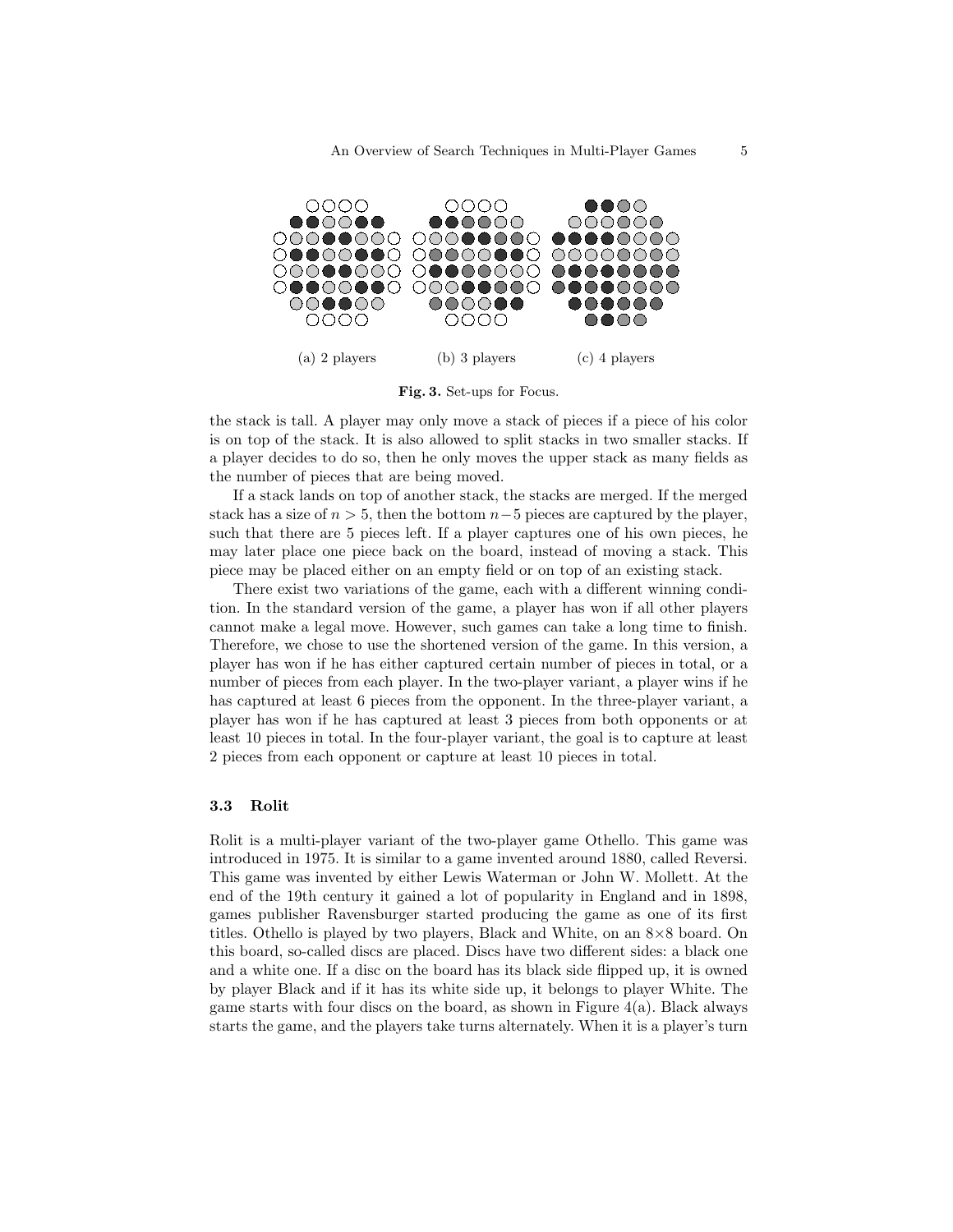

Fig. 4. Set-ups for Othello (a) and Rolit (b).

he has to place a disc on the board in such a way that he captures at least one of the opponents discs. A disc is captured when it lies on a straight line between the placed disc and another disc of the player making the move. Such a straight line may not be interrupted by an empty square or a disc of the player making the move. All captured discs are flipped and the turn goes to the other player. If a player cannot make a legal move, he has to pass. If both players have to pass, the game is over. The player who owns the most discs, wins the game.

For Rolit, the rules are slightly different. Rolit can be played by up to 4 players, called Red, Yellow, Green and Blue. The initial board position is shown in Figure 4(b). The largest difference is that if a player cannot capture any pieces, which will occur during the first few rounds of a four-player game, he may put a piece orthogonally or diagonally adjacent to any of the pieces already on the board. Using this rule, passing does not occur and the game is finished when the entire board is filled. The scoring is similar to Othello; the player owning the most pieces wins. We remark that, contrary to Focus and Chinese Checkers, Rolit can end in a draw between several players.

#### 3.4 Blokus

Blokus is a four-player tile placement game developed by Bernard Tavitian in 2000. The board consists of  $20 \times 20$  squares. Each player receives 21 pieces varying in size from one to five squares in all possible shapes. Alternately, the players place one of their pieces on the board. The pieces may be rotated in any way. The difficulty in this game is that any square may only be occupied by one piece and two pieces of the same player may not be orthogonally adjacent. However, they have to be adjacent diagonally to any of the player's pieces already on the board. The first pieces of the players should all be placed in one of the corners.

The game finishes when none of the players can place a piece on the board anymore. The player who has the largest number of squares on the board occupied is the winner. Note that, similar to Rolit, draws can occur. However, there is one tie breaker in this game. If more than one player manages to place all pieces on the board, the winner is the player who placed the piece of size 1 on the board during the last round.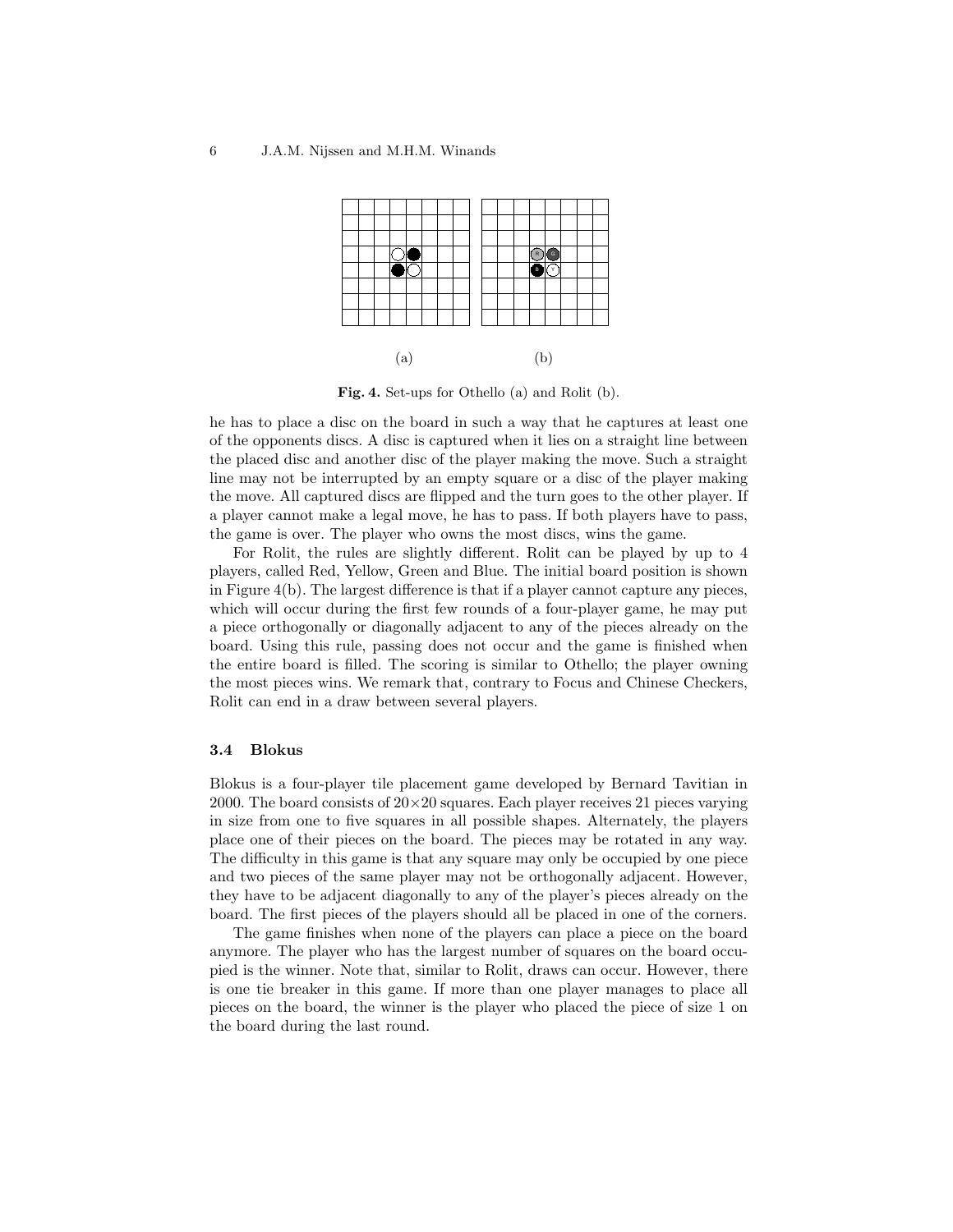

Fig. 5. A finished game of Blokus.

#### 3.5 Domain Knowledge

For the  $\alpha\beta$ -based techniques, a board evaluator is necessary to evaluate the leaf nodes of the search tree. This evaluator computes a heuristic value for each player, based on the current board position. A move evaluator is used for static move ordering. The evaluator assigns a value to a move, without considering the board position. The move evaluator is also used in the MCTS-framework, for determining the moves in the  $\epsilon$ -greedy playouts.

For Chinese Checkers, the board evaluator uses a lookup table [16]. This table stores, for each possible configuration of pieces, the minimum number of moves a player should perform to get all pieces in the home base, assuming that there are no opponents' pieces on the board. For any player, the value of the board equals  $28-m$ , where m is the value stored in the table which corresponds to the piece configuration of the player. Note that 28 is the highest value stored in the table. The move evaluator of Chinese Checkers uses the function  $d_s - d_t$ , where  $d_s$  is the distance of the source location of the piece that is moved to the home base, and  $d_t$  the distance of the target location to the home base. For each location on the board, the distance to each home base is stored in a table. Note that the value of a move is negative if the piece moves away from the home base.

For Focus, the board evaluator is based on the minimum number of pieces each player needs to capture to win the game,  $r$ , and the number of stacks each player controls, c. For each player, the score is calculated using the formula  $600 - 100r + c$ . The move evaluator applies the function  $10(n + t) + s$ , where n is the number of pieces moved,  $t$  is the number of pieces on the target location, and s is the number of stacks the player gained. The value of s can be 1, 0, or –1.

For Rolit, the board evaluator is similar to the pattern based evaluation function used by Buro in his Othello program LOGISTELLO [4]. Over 90,000 games from the WTHOR database<sup>1</sup> were analyzed on 12 different patterns for 15 stages (4 moves per stage) in the game. For each pattern, the average score at the end of the game is stored. To use this pattern database in Rolit, we use the assumption that all of the opponent's pieces have the same color [15]. This

<sup>1</sup> http://www.ffothello.org/info/base.php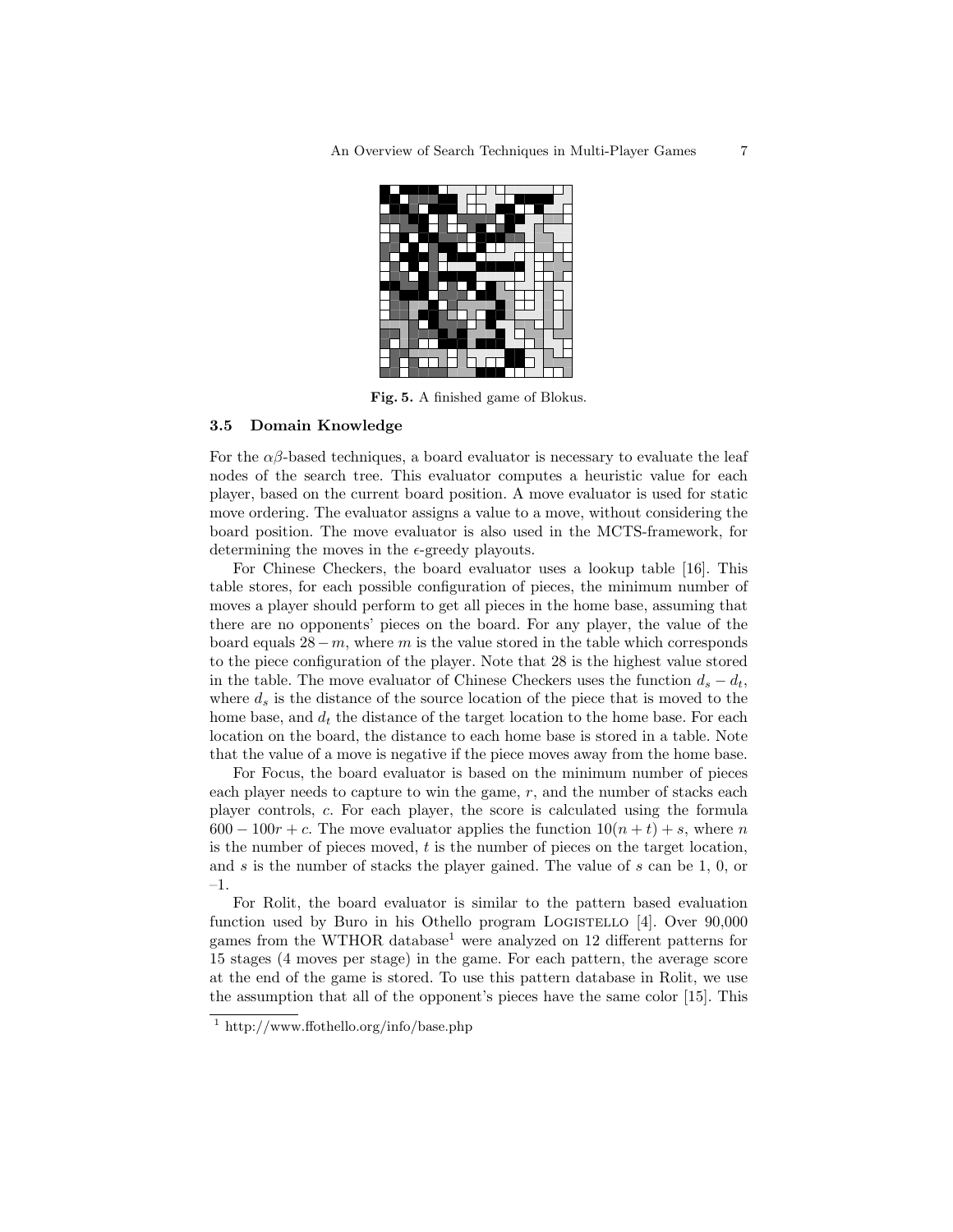| 5              | 2 | 4 | 3 | 3 | 4 | 2 | 5 |  |
|----------------|---|---|---|---|---|---|---|--|
| $\overline{c}$ | 1 | 3 | 3 | 3 | 3 | 1 | 2 |  |
| 4              | 3 | 4 | 4 | 4 | 4 | 3 | 4 |  |
| 3              | 3 | 4 | 4 | 4 | 4 | 3 | 3 |  |
| 3              | 3 | 4 |   |   | 4 | 3 | 3 |  |
| 4              | 3 | 4 | 4 | 4 | 4 | 3 | 4 |  |
| 2              | 1 | 3 | 3 | 3 | 3 | 1 | 2 |  |
| 5              | 2 | 4 | 3 | 3 |   | 2 | 5 |  |

Fig. 6. The values of the squares in Rolit.

reduces the accuracy, but it is unfeasible to create a pattern database for four colors. The move evaluator depends on the location of the square where the piece is placed. The values of the squares are displayed in Figure 6.

For Blokus, the board evaluator counts the number of squares that each player has occupied. The move evaluator depends on the size of the piece that is played on the board. Large pieces are preferred over small ones.

For all board and move evaluators, a small random factor is added to the score. This factor is only to differentiate between moves or board positions that have the same value. This random factor is added to prevent the  $\alpha\beta$ -based players from being deterministic.

## 4 Experiments

In this section, we describe the experiments performed. The program is written in Java [12]. For Formula 1, the constant  $C$  is set to 0.2 and  $W$  is set to 5. All MCTS-based players use  $\epsilon$ -greedy playouts with  $\epsilon = 0.05$ . These values were achieved by systematic testing. All  $\alpha\beta$ -based players use a DEEP transposition table [3] and static move ordering. Furthermore, the paranoid and BRS players use killer moves [1]. Finally, for the max<sup>n</sup> player, shallow pruning is applied [17], while the paranoid and BRS players use  $\alpha\beta$  pruning [8].

The experiments were run on a cluster consisting of AMD64 Opteron 2.4 GHz processors. For the games, there may be an advantage regarding the order of play and the number of different players. Games where not all player types are playing are not interesting, so these are not considered. Table 1 shows in how many ways the player types can be assigned. Each assignment is played multiple times until at least 1,000 games are played and each assignment was played equally often.

Table 1. The number of ways 2 or 3 different player types can be assigned. Between brackets is the number of games that are played per tournament.

| $\alpha$ and $\alpha$ prayers a prayer types of prayer types |           |            |
|--------------------------------------------------------------|-----------|------------|
|                                                              | 6(1050)   | 6(1050)    |
|                                                              | 14 (1050) | 36(1044)   |
|                                                              | 62(1054)  | 540 (1080) |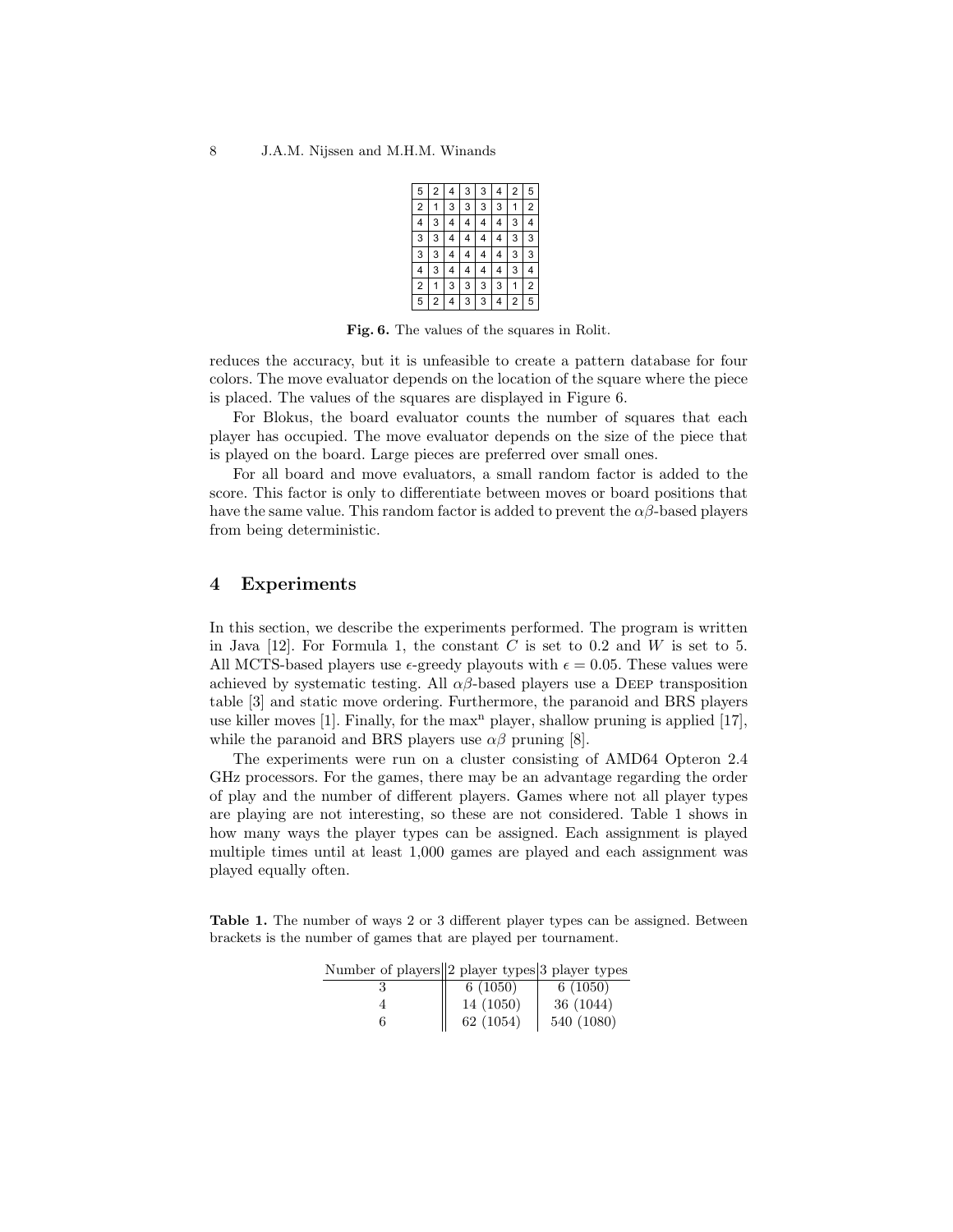|                  |                |      | Max <sup>n</sup> |                | Paranoid       |                | <b>BRS</b>                                                   |                |
|------------------|----------------|------|------------------|----------------|----------------|----------------|--------------------------------------------------------------|----------------|
| Game             |                |      |                  |                |                |                | Players Time  Win rate Depth  Win rate Depth  Win rate Depth |                |
|                  |                | (ms) | $(\%)$           | $(\text{ply})$ | $(\%)$         | $(\text{ply})$ | $(\%)$                                                       | $(\text{ply})$ |
| Chinese Checkers | 3              | 250  | $0.6 + 0.5$      | 3.22           | $32.7 \pm 2.8$ | 4.38           | $66.8 \pm 2.8$                                               | 4.87           |
| Chinese Checkers | 3              | 1000 | $0.1 \pm 0.2$    | 3.45           | $24.9 \pm 2.6$ | 5.11           | $75.0 \pm 2.6$                                               | 5.40           |
| Chinese Checkers | 3              | 5000 | $0.0 + 0.0$      | 4.23           | $25.9 \pm 2.7$ | 5.64           | $74.1 \pm 2.7$                                               | 6.61           |
| Chinese Checkers | $\overline{4}$ | 250  | $4.5 \pm 1.3$    | 3.09           | $7.2 \pm 1.6$  | 3.64           | $88.3 \pm 1.9$                                               | 4.39           |
| Chinese Checkers | $\overline{4}$ | 1000 | $3.5 + 1.1$      | 3.66           | $21.2 \pm 2.5$ | 4.83           | $75.3 \pm 2.6$                                               | 5.01           |
| Chinese Checkers | $\overline{4}$ | 5000 | $3.9 + 1.1$      | 4.23           | $19.3 \pm 2.4$ | 5.38           | $76.8 \pm 2.6$                                               | 5.73           |
| Chinese Checkers | $\overline{6}$ | 250  | $16.4 \pm 2.2$   | 3.07           | $16.4 \pm 2.2$ | 3.61           | $67.2 \pm 2.8$                                               | 3.77           |
| Chinese Checkers | 6              | 1000 | $14.3 \pm 2.1$   | 3.84           | $10.4 \pm 1.8$ | 4.07           | $75.2 \pm 2.6$                                               | 4.70           |
| Chinese Checkers | 6              | 5000 | $24.2 \pm 2.6$   | 4.15           | $11.2 \pm 1.9$ | 4.59           | $64.7 \pm 2.9$                                               | 5.10           |
| Focus            | $\overline{3}$ | 250  | $4.8 \pm 1.3$    | 3.43           | $41.8 \pm 3.0$ | 4.13           | $53.4 \pm 3.0$                                               | 4.16           |
| Focus            | 3              | 1000 | $4.0 \pm 1.2$    | 3.87           | $34.0 \pm 2.9$ | 4.84           | $62.0 + 2.9$                                                 | 4.96           |
| Focus            | 3              | 5000 | $3.6 + 1.1$      | 4.60           | $31.0 \pm 2.8$ | 5.18           | $65.4 \pm 2.9$                                               | 5.75           |
| Focus            | $\overline{4}$ | 250  | $8.6 + 1.7$      | 3.29           | $17.7 \pm 2.3$ | 3.37           | $73.7 + 2.7$                                                 | 3.99           |
| Focus            | $\overline{4}$ | 1000 | $6.0 + 1.4$      | 3.69           | $22.7 \pm 2.5$ | 4.48           | $71.3 \pm 2.7$                                               | 4.82           |
| Focus            | $\overline{4}$ | 5000 | $7.3 + 1.6$      | 4.32           | $28.9 \pm 2.7$ | 5.15           | $63.8 \pm 2.9$                                               | 5.20           |
| Rolit            | 3              | 250  | $0.8 + 0.5$      | 4.48           | $41.4 \pm 3.0$ | 6.31           | $57.9 \pm 3.0$                                               | 6.15           |
| Rolit            | 3              | 1000 | $11.0 \pm 1.9$   | 5.26           | $28.3 \pm 2.7$ | 7.74           | $60.7 + 3.0$                                                 | 7.39           |
| Rolit            | 3              | 5000 | $0.3 \pm 0.3$    | 6.01           | $66.5 \pm 2.9$ | 8.97           | $33.2 \pm 2.8$                                               | 8.61           |
| Rolit            | $\overline{4}$ | 250  | $16.8 \pm 2.3$   | 4.52           | $46.6 \pm 3.0$ | 5.88           | $36.7 + 2.9$                                                 | 5.45           |
| Rolit            | 4              | 1000 | $13.4 \pm 2.1$   | 5.27           | $40.4 \pm 3.0$ | 6.84           | $46.2 \pm 3.0$                                               | 6.60           |
| Rolit            | $\overline{4}$ | 5000 | $11.1 \pm 1.9$   | 6.01           | $40.7 \pm 3.0$ | 7.87           | $48.2 \pm 3.0$                                               | 7.68           |
| <b>Blokus</b>    | $\overline{4}$ | 250  | $22.2 \pm 2.5$   | 1.89           | $29.0 \pm 2.8$ | 2.37           | $48.8 \pm 3.0$                                               | 2.46           |
| <b>Blokus</b>    | $\overline{4}$ | 1000 | $19.6 \pm 2.4$   | 2.27           | $25.8 \pm 2.7$ | 2.97           | $54.7 \pm 3.0$                                               | 3.36           |
| <b>Blokus</b>    | 4              | 5000 | $11.8 \pm 2.0$   | 2.76           | $20.8 \pm 2.5$ | 3.38           | $67.3 \pm 2.9$                                               | 4.03           |

Table 2. Tournament results of max<sup>n</sup> vs. paranoid vs. BRS

#### 4.1  $\alpha\beta$ -based techniques

In the first set of experiments we run a tournament consisting of the three basic  $\alpha\beta$ -based players: max<sup>n</sup>, paranoid and BRS. The win rates and the average search dephts of the players in the different games are displayed in Table 2.

The results show that  $max<sup>n</sup>$  is by far the weakest algorithm. In every game with any number of players and time setting,  $\max$ <sup>n</sup> has a significantly lower win rate that both paranoid and BRS. The exception is six-player Chinese Checkers. Because paranoid also has barely any pruning, max<sup>n</sup> plays at least as strong as paranoid.  $Max<sup>n</sup>$  also plays relatively well in Blokus, where all players have difficulty reaching a decent search depth. Only the BRS player can reach a second level of MAX nodes. In most games, BRS is the best search technique. Overall, the BRS players can search slightly deeper than the paranoid players. The most notable exception is Rolit. In this game, the paranoid players can generally search slightly deeper. Also, with some settings paranoid outperforms BRS. This is similar to the results achieved by Schadd and Winands [15].

#### 4.2 MCTS variants

In the second set of experiments, we test the performance of three different MCTS players. Each player uses a different tree structure. The win rates and the median number of playouts per move are summarized in Table 3.

The results reveal that MCTS clearly performs best using the standard max<sup>n</sup> tree structure. Only in Blokus, MCTS-max<sup>n</sup> is not significantly stronger than MCTS-paranoid. Paranoid and BRS perform well in the  $\alpha\beta$  framework because they increase the amount of pruning. Because  $\alpha\beta$ -pruning does not occur in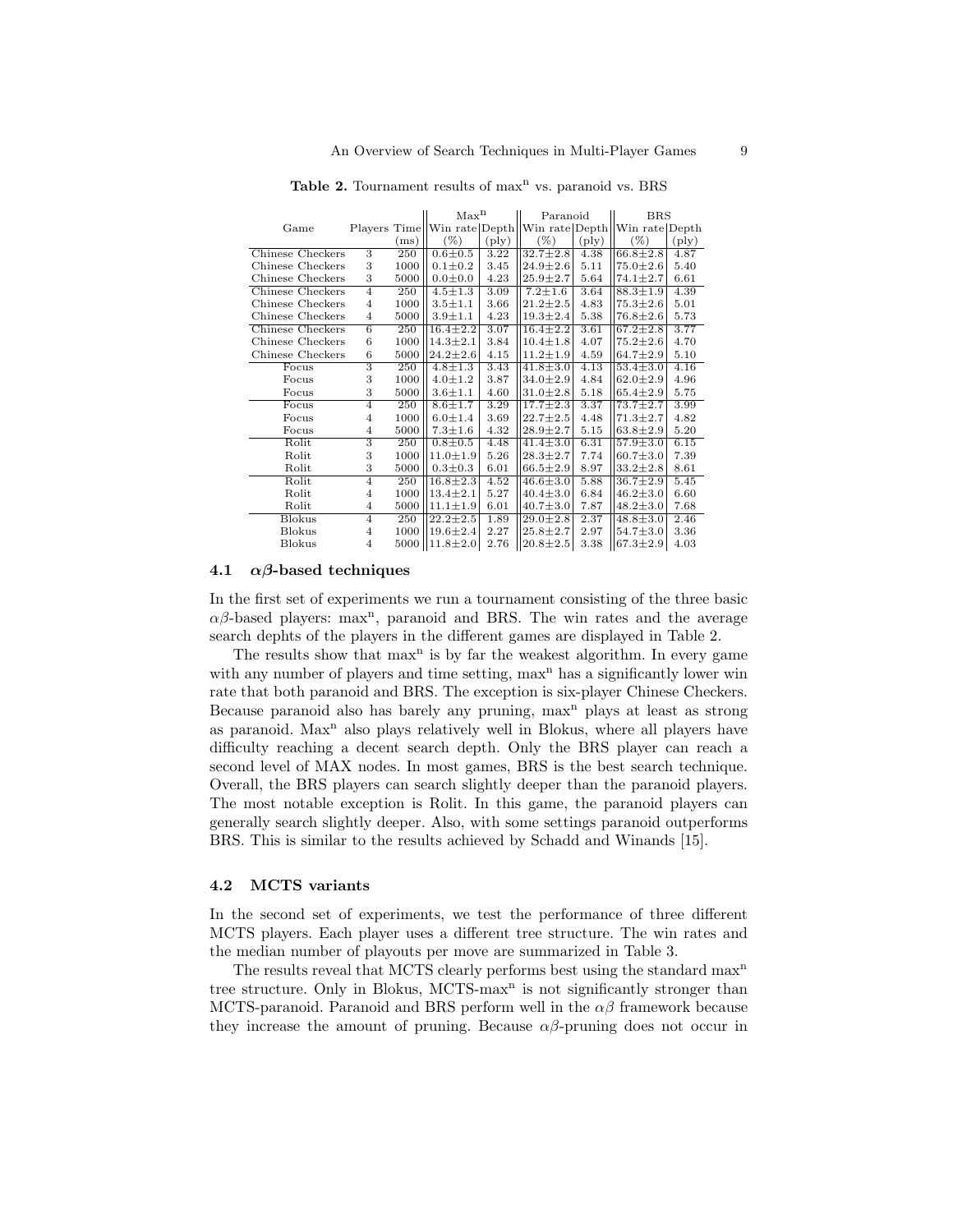Table 3. Tournament results of MCTS-max<sup>n</sup> vs. MCTS-paranoid vs. MCTS-BRS

|                  |                           |      | $MCTS-maxn$                      |          | MCTS-paranoid  |                   | MCTS-BRS          |          |
|------------------|---------------------------|------|----------------------------------|----------|----------------|-------------------|-------------------|----------|
| Game             |                           |      | Players Time  Win rate  Playouts |          |                | Win rate Playouts | Win rate Playouts |          |
|                  |                           | (ms) | $(\%)$                           | (median) | $(\%)$         | (median)          | $(\%)$            | (median) |
| Chinese Checkers | 3                         | 250  | $40.5 \pm 3.0$                   | 1,166    | $35.5 \pm 2.9$ | 1,168             | $24.0 \pm 2.6$    | 1,163    |
| Chinese Checkers | 3                         | 1000 | $43.7 \pm 3.0$                   | 5,004    | $27.5 \pm 2.7$ | 5,008             | $28.8 \pm 2.7$    | 4,968    |
| Chinese Checkers | 3                         | 5000 | $54.2 \pm 3.0$                   | 26,058   | $19.0 \pm 2.4$ | 25,951            | $26.8 \pm 2.7$    | 25,786   |
| Chinese Checkers | $\overline{4}$            | 250  | $42.5 \pm 3.0$                   | 898      | $33.0 \pm 2.9$ | 900               | $24.4 \pm 2.6$    | 891      |
| Chinese Checkers | $\overline{4}$            | 1000 | $49.1 \pm 3.0$                   | 4,042    | $29.8 \pm 2.8$ | 4,022             | $21.1 \pm 2.5$    | 3,962    |
| Chinese Checkers | $\overline{4}$            | 5000 | $62.1 \pm 2.9$                   | 21,680   | $17.9 \pm 2.3$ | 21,531            | $20.1 \pm 2.4$    | 20,893   |
| Chinese Checkers | 6                         | 250  | $45.0 \pm 3.0$                   | 711      | $30.2 \pm 2.7$ | 723               | $24.8 \pm 2.6$    | 713      |
| Chinese Checkers | 6                         | 1000 | $51.4 \pm 3.0$                   | 3,140    | $25.8 \pm 2.6$ | 3,212             | $22.8 \pm 2.5$    | 3,167    |
| Chinese Checkers | 6                         | 5000 | $63.6 \pm 2.9$                   | 17,155   | $18.9 \pm 2.3$ | 18,113            | $17.5 \pm 2.3$    | 16,780   |
| Focus            | $\overline{\overline{3}}$ | 250  | $38.1 \pm 2.9$                   | 3,370    | $33.0 \pm 2.8$ | 3,389             | $29.9 \pm 2.8$    | 3,473    |
| Focus            | 3                         | 1000 | $37.4 \pm 2.9$                   | 12,745   | $29.0 \pm 2.7$ | 13.058            | $33.5 \pm 2.9$    | 12,837   |
| Focus            | 3                         | 5000 | $ 38.4 \pm 2.9 $                 | 57,450   | $27.9 \pm 2.7$ | 60,144            | $33.7 \pm 2.9$    | 57,459   |
| Focus            | $\overline{4}$            | 250  | $40.1 \pm 3.0$                   | 2,212    | $37.2 \pm 2.9$ | 2,182             | $22.7 \pm 2.5$    | 2,144    |
| Focus            | $\overline{4}$            | 1000 | $39.1 \pm 3.0$                   | 9,189    | $33.0 \pm 2.9$ | 9,220             | $27.9 \pm 2.7$    | 8,881    |
| Focus            | $\overline{4}$            | 5000 | $41.6 \pm 3.0$                   | 50,260   | $28.3 \pm 2.7$ | 51,442            | $30.1 \pm 2.8$    | 48,206   |
| Rolit            | 3                         | 250  | $44.3 \pm 3.0$                   | 2,011    | $31.6 \pm 2.8$ | 2,024             | $24.1 \pm 2.6$    | 2,017    |
| Rolit            | 3                         | 1000 | $55.6 \pm 3.0$                   | 8,333    | $26.0 \pm 2.7$ | 8,356             | $18.4 \pm 2.3$    | 8,320    |
| Rolit            | 3                         | 5000 | $67.3 \pm 2.8$                   | 41,553   | $16.6 \pm 2.3$ | 41,459            | $16.1 \pm 2.2$    | 42,049   |
| Rolit            | $\overline{4}$            | 250  | $41.6 \pm 3.0$                   | 2,111    | $33.8 \pm 2.9$ | 2,109             | $24.6 \pm 2.6$    | 2,078    |
| Rolit            | $\overline{4}$            | 1000 | $44.9 \pm 3.0$                   | 8,510    | $30.2 \pm 2.8$ | 8,483             | $24.9 \pm 2.6$    | 8,331    |
| Rolit            | $\overline{4}$            | 5000 | $56.6 \pm 3.0$                   | 42,999   | $23.1 \pm 2.6$ | 42,489            | $20.3 \pm 2.4$    | 41,095   |
| <b>Blokus</b>    | $\overline{4}$            | 250  | $34.9 \pm 2.9$                   | 184      | $36.2 \pm 2.9$ | 185               | $28.9 \pm 2.7$    | 177      |
| <b>Blokus</b>    | $\overline{4}$            | 1000 | $33.3 \pm 2.9$                   | 776      | $34.7 \pm 2.9$ | 780               | $32.1 \pm 2.8$    | 749      |
| <b>Blokus</b>    | $\overline{4}$            | 5000 | $33.0 \pm 2.9$                   | 4,170    | $34.5 \pm 2.9$ | 4,212             | $32.6 \pm 2.8$    | 4,061    |

MCTS, this advantage is nonexistent in the MCTS framework. It also becomes clear that MCTS-paranoid significantly outperforms MCTS-BRS. A possible explanation for this result is that illegal positions are reached in the tree. Performing a playout from these illegal or unreachable positions apparently leads to unreliable results.

#### 4.3 BRS versus MCTS-max<sup>n</sup>

Based on the previous sets of experiments, we can conclude that BRS is the strongest  $\alpha\beta$ -based technique and that MCTS-max<sup>n</sup> is the strongest MCTS technique. To determine which technique performs best in multi-player games, we let these two players play against each other in the final set of experiments. The results are displayed in Table 4.

From the results we can conclude that there is no clear winner. BRS significantly outperforms MCTS-max<sup>n</sup> in Focus, while MCTS-max<sup>n</sup> is stronger in Blokus and especially Rolit. In Chinese Checkers, the winner depends on the time settings. With a higher time setting,  $MCTS$ -max<sup>n</sup> becomes stronger than BRS. In all games,  $MCTS-max<sup>n</sup>$  performs relatively better with higher time settings.

## 5 Conclusions

Among the three  $\alpha\beta$ -based search techniques we tested, BRS turns out to be the strongest one. Overall, it reaches the highest search depth, and because of its tree structure more MAX nodes are investigated than in paranoid and max<sup>n</sup>.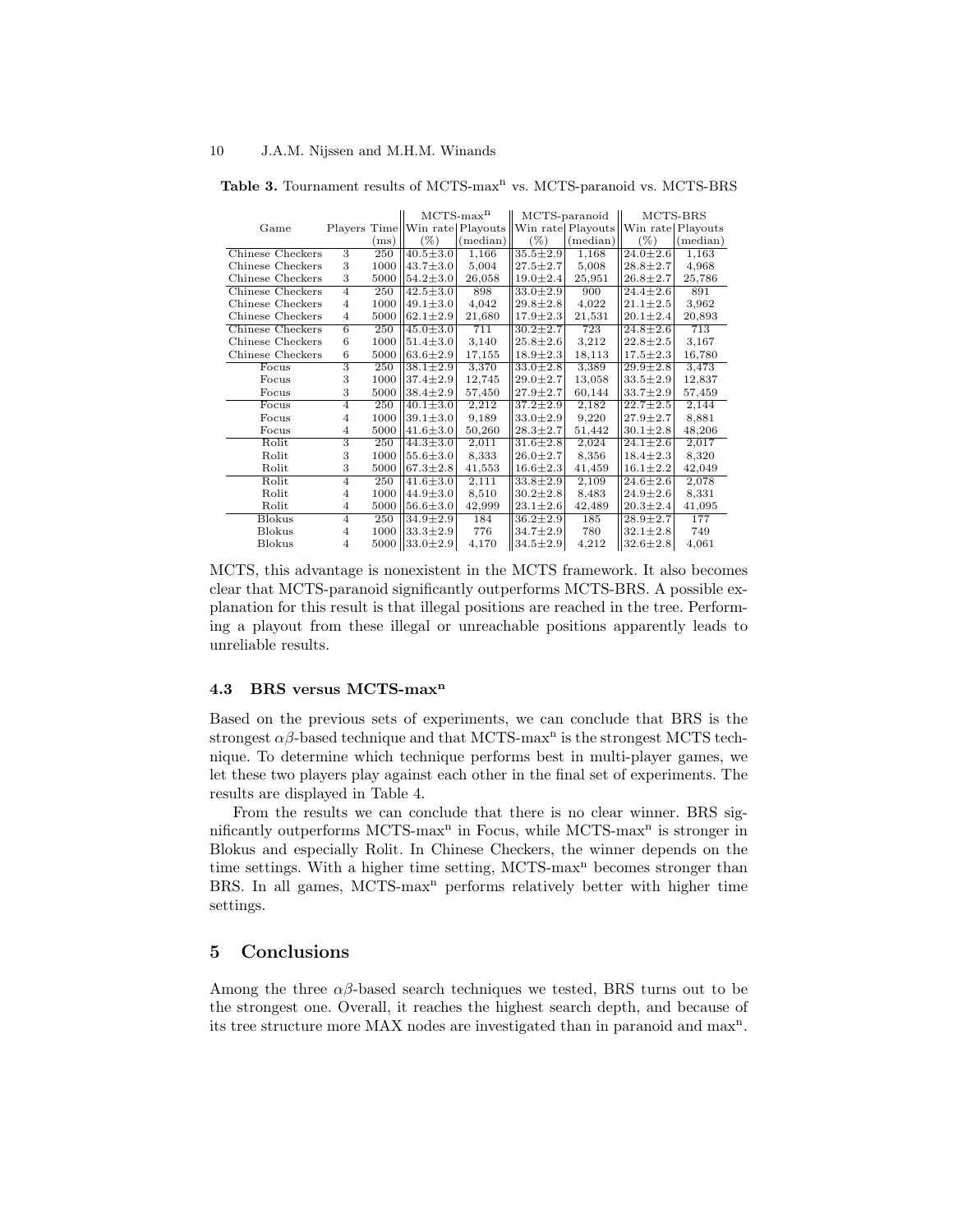|                  |                           |      | $MCTS-maxn$                     |          | <b>BRS</b>                |                |  |
|------------------|---------------------------|------|---------------------------------|----------|---------------------------|----------------|--|
| Game             |                           |      | Players Time  Win rate Playouts |          | Win rate Depth            |                |  |
|                  |                           | (ms) | $(\%)$                          | (median) | $(\% )$                   | $(\text{ply})$ |  |
| Chinese Checkers | 3                         | 250  | $21.7 \pm 2.5$                  | 1,145    | $\sqrt{78.3} \pm 2.5$     | 4.75           |  |
| Chinese Checkers | 3                         | 1000 | $42.1 \pm 3.0$                  | 5,206    | $57.9 \pm 3.0$            | 5.34           |  |
| Chinese Checkers | 3                         | 5000 | $60.4 \pm 3.0$                  | 27,639   | $39.6 \pm 3.0$            | 6.34           |  |
| Chinese Checkers | $\overline{4}$            | 250  | $26.1 \pm 2.7$                  | 874      | $73.9 \pm 2.7$            | 4.22           |  |
| Chinese Checkers | $\overline{4}$            | 1000 | $55.2 \pm 3.0$                  | 4,007    | $44.8 \pm 3.0$            | 4.93           |  |
| Chinese Checkers | $\overline{4}$            | 5000 | $71.5 \pm 2.7$                  | 21,603   | $28.5 \pm 2.7$            | 5.52           |  |
| Chinese Checkers | $\overline{6}$            | 250  | $35.4 \pm 2.9$                  | 703      | $64.6 \pm 2.9$            | 3.53           |  |
| Chinese Checkers | 6                         | 1000 | $66.9 \pm 2.8$                  | 3,227    | $33.1 \pm 2.8$            | 4.40           |  |
| Chinese Checkers | 6                         | 5000 | $90.1 \pm 1.8$                  | 16,603   | $9.9 + 1.8$               | 4.71           |  |
| Focus            | $\overline{\overline{3}}$ | 250  | $9.9 \pm 1.8$                   | 1,481    | $90.1 \pm 1.8$            | 4.19           |  |
| Focus            | 3                         | 1000 | $19.4 \pm 2.4$                  | 7,449    | $80.6 \pm 2.4$            | 4.88           |  |
| Focus            | 3                         | 5000 | $28.3 \pm 2.7$                  | 42,326   | $71.7 \pm 2.7$            | 5.59           |  |
| Focus            | $\overline{4}$            | 250  | $23.2 \pm 2.6$                  | 1,546    | $76.8 \pm 2.6$            | 3.88           |  |
| Focus            | $\overline{4}$            | 1000 | $29.1 \pm 2.8$                  | 6,883    | $70.9 \pm 2.8$            | 4.69           |  |
| Focus            | $\overline{4}$            | 5000 | $41.5 \pm 3.0$                  | 39,786   | $58.5 \pm 3.0$            | 5.06           |  |
| Rolit            | 3                         | 250  | $83.6 \pm 2.2$                  | 1,954    | $16.4 \pm 2.2$            | 6.19           |  |
| Rolit            | 3                         | 1000 | $93.4 \pm 1.5$                  | 8,103    | $6.6 + 1.5$               | 7.44           |  |
| Rolit            | 3                         | 5000 | $93.6 \pm 1.5$                  | 41,397   | $6.4 \pm 1.5$             | 8.60           |  |
| Rolit            | $\overline{4}$            | 250  | $78.7 \pm 2.5$                  | 1,946    | $\overline{21.3} \pm 2.5$ | 5.54           |  |
| Rolit            | $\overline{4}$            | 1000 | $85.8 \pm 2.1$                  | 8,162    | $14.2 \pm 2.1$            | 6.67           |  |
| Rolit            | $\overline{4}$            | 5000 | $88.6 \pm 1.9$                  | 42,860   | $11.4 \pm 1.9$            | 7.60           |  |
| <b>Blokus</b>    | $\overline{4}$            | 250  | $47.8 \pm 3.0$                  | 165      | $52.2 \pm 3.0$            | 2.46           |  |
| <b>Blokus</b>    | $\overline{4}$            | 1000 | $68.8 \pm 2.8$                  | 818      | $31.2 \pm 2.8$            | 3.25           |  |
| <b>Blokus</b>    | $\overline{4}$            | 5000 | $83.7 \pm 2.2$                  | 4,412    | $16.3 \pm 2.2$            | 3.83           |  |

Table 4. Tournament results of MCTS-max<sup>n</sup> against BRS

BRS significantly outperforms  $max<sup>n</sup>$  and paranoid in Chinese Checkers, Focus and Blokus. Only in Rolit, paranoid outperforms BRS with some settings.

In the MCTS framework, the max<sup>n</sup> tree structure appears to perform best. The advantages of paranoid and BRS in the  $\alpha\beta$  framework do not apply in MCTS, because  $\alpha\beta$ -pruning is not applicable in MCTS. MCTS-paranoid outperforms MCTS-BRS and a possible reason for this is that MCTS-BRS performs playouts starting from an illegal or unreachable board position. This may lead to inaccurate results.

Finally, in a comparison between  $MCTS-max<sup>n</sup>$  and BRS, it turns out that there is no clear winner. In Focus, BRS is considerably stronger, while in Rolit and Blokus MCTS-max<sup>n</sup> siginificantly outperforms BRS. In Chinese Checkers, the winner depends on the thinking time. Overall, with higher time settings, the MCTS-based player performs relatively better.

In this research we investigated three basic tree search algorithms, namely max<sup>n</sup>, paranoid and BRS. We did not consider algorithms derived from these techniques, such as the Coalition-Mixer [10] or MP-Mix [2]. They use a combination of the aforementioned techniques and they also have numerous parameters that need to be tuned. Tuning and testing such algorithms in multi-player games is a direction of future research. Another possible future research direction is the application of paranoid and BRS in the playout phase of MCTS. Cazenave [5] applied paranoid playouts in multi-player Go and achieved good results.

## References

1. S.G. Akl and M.M. Newborn. The Principal Continuation and the Killer Heuristic. In Proceedings of the ACM Annual Conference, pages 466–473, New York, NY,